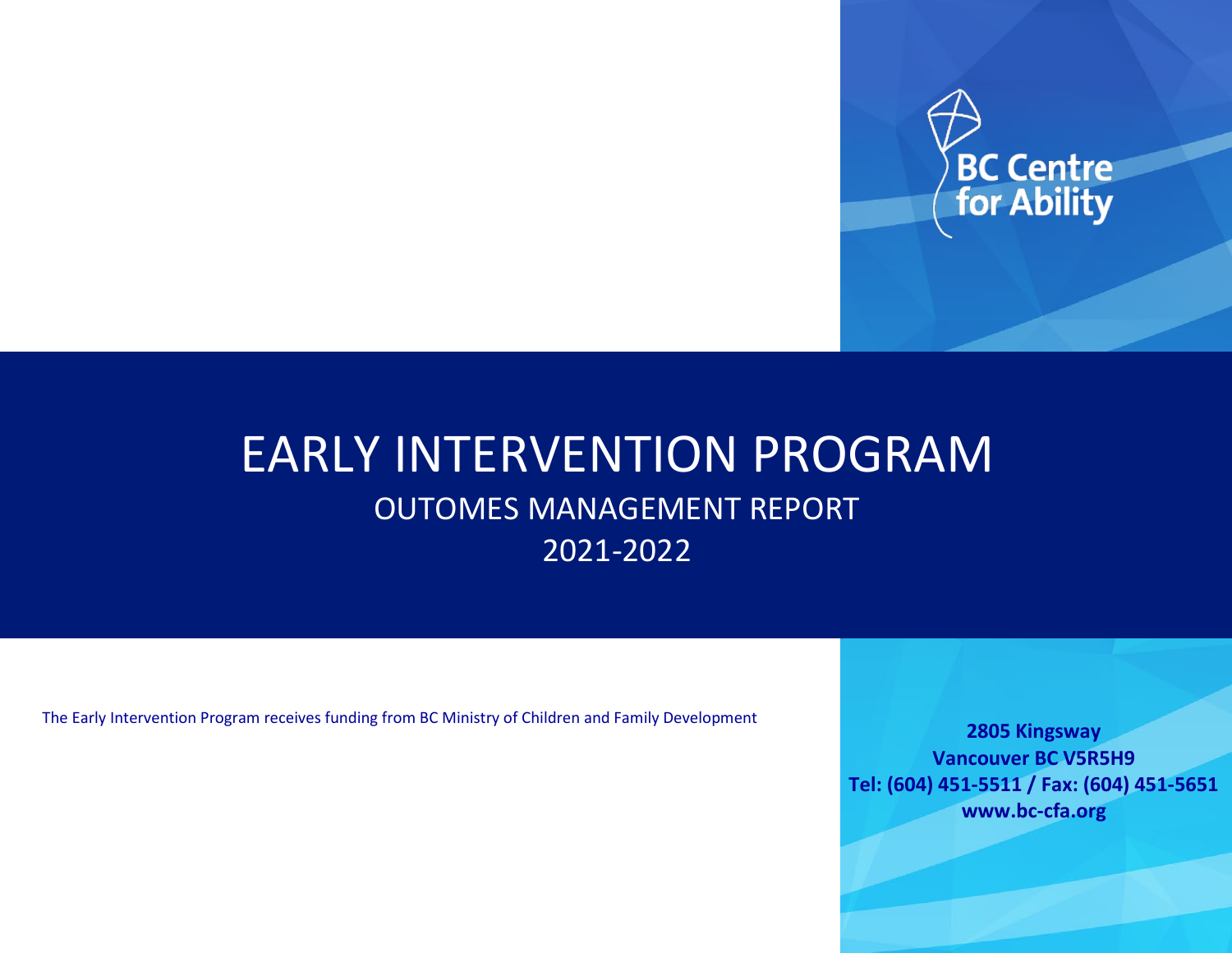### **TABLE OF CONTENTS**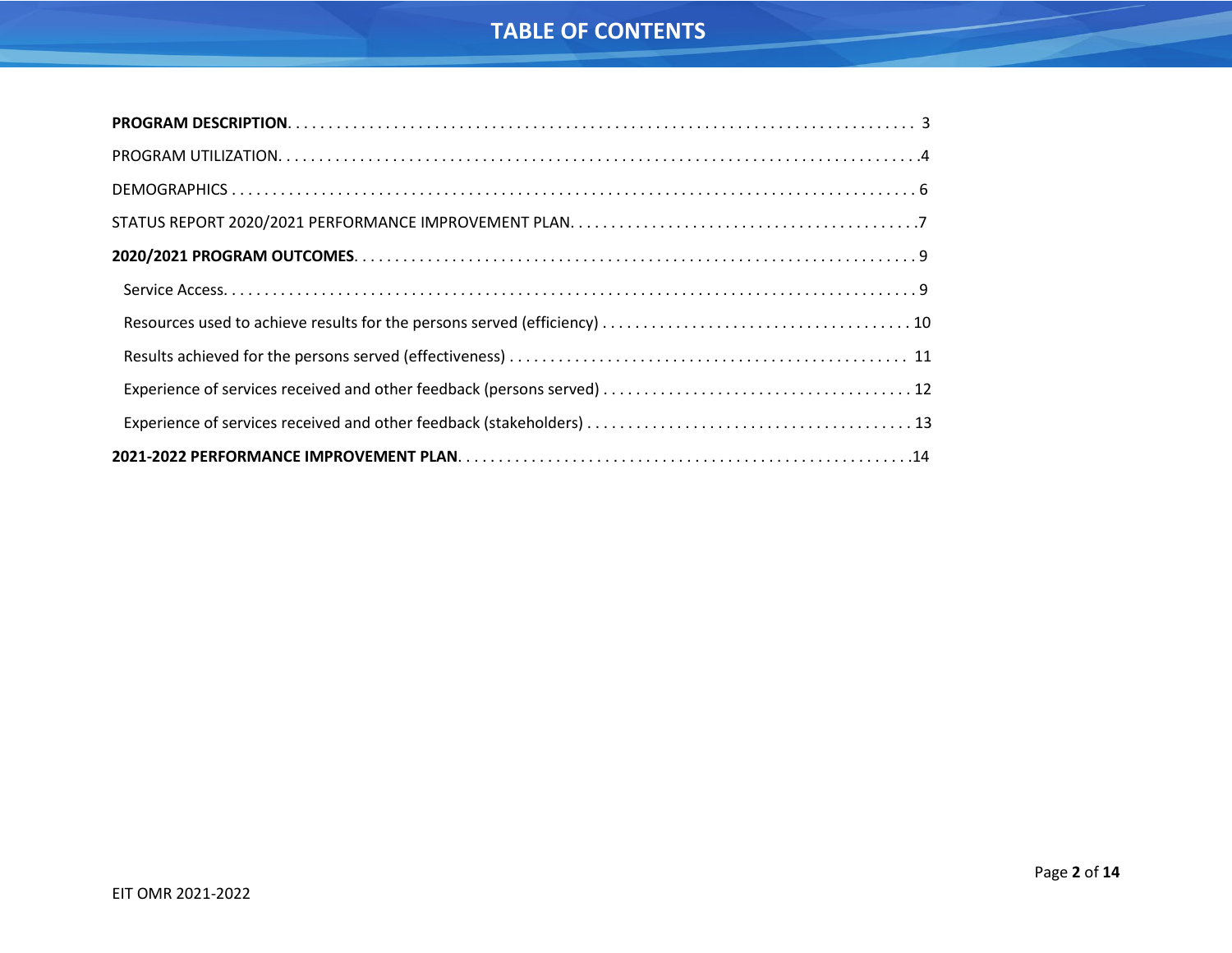### **PROGRAM DESCRIPTION**

<span id="page-2-0"></span>The Early Intervention Program (EIP) is a community-based service for children with diverse abilities from birth to age five. The program supports children and their families living in the Vancouver, Burnaby, Richmond and North Shore regions.

Our values which include Family Centred Practice, Innovation, Kindness, Collaboration and Hope guide us in the delivery of service that enhance each child's development and promote participation in all aspects of their lives.

The EIP includes Occupational Therapy (OT), Physiotherapy (PT), Speech Language Pathology (SLP), and Social Work (SW) services. Services include:

- Coaching based services virtually and in-person in the home, community and clinic when safe to do so
- Resource information for families and parent workshops
- Toy & equipment library

### **Highlights:**

- Accredited as a medical rehabilitation program by the Council of Accreditation for Rehab Facilities (CARF) for three years
- Successfully implemented Salesforce, a new electronic client record system
- Implemented a needs-based prioritization tool across all disciplines
- Transitioned back to in-person service delivery with an option for virtual service based on the family and child needs
- Maintained therapy support despite a significant amount of medical leave and decreased staffing levels

### **Opportunities for Growth:**

- To make it quick and easy to access services when they are needed
- Expanding community partnerships for broader comprehensive family support
- Expanding family first service delivery by implementing the F-words for Childhood Development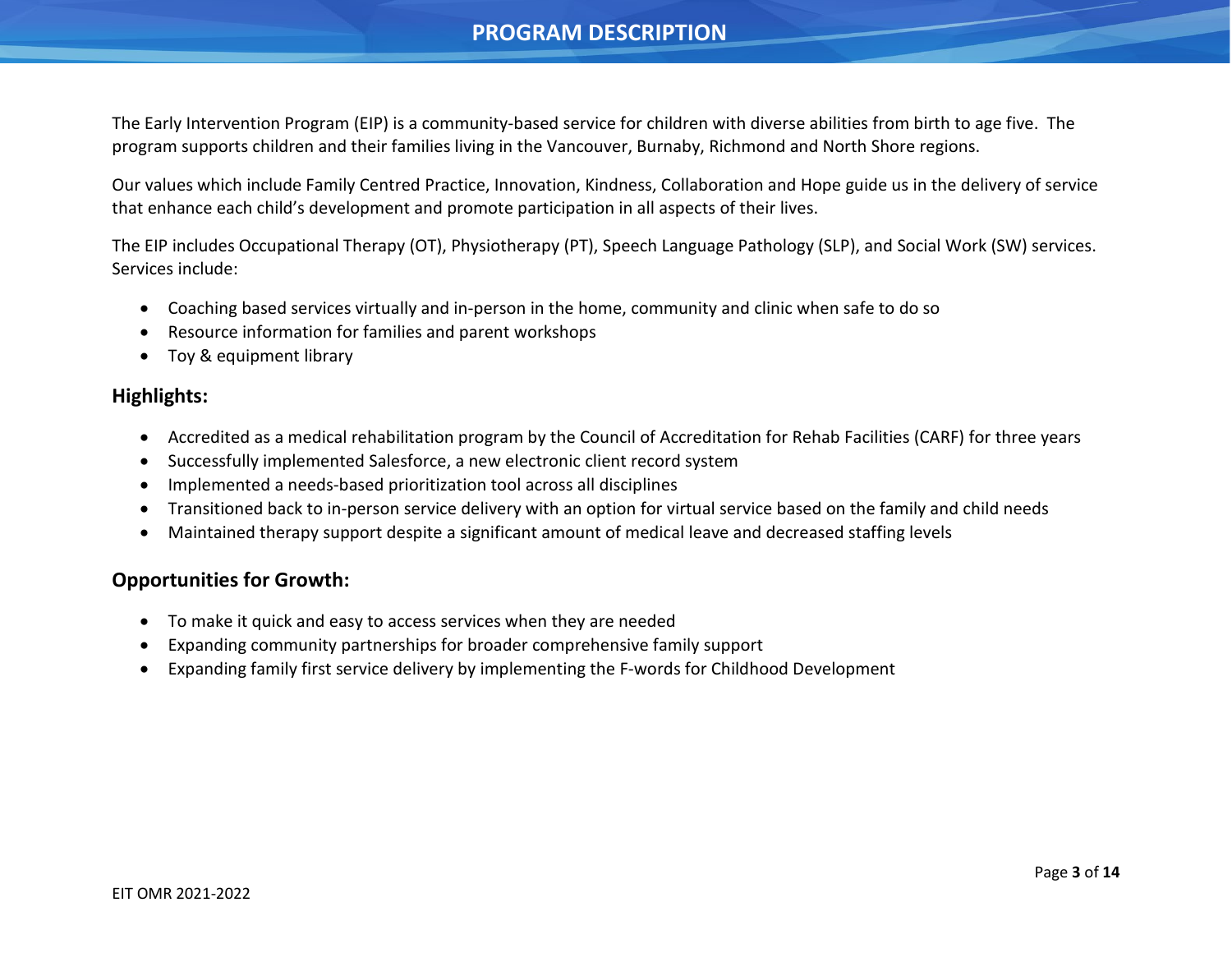### **PROGRAM UTILIZATION**

<span id="page-3-0"></span>

**FIGURE 1: Number of Unique Children Served by Region\* FIGURE 2: Number of Children Served by Discipline**

### **Program Utilization Analysis – Children Served**

- The EIP provided services to 1327 children this year
- Most children require more than one service to meet their needs

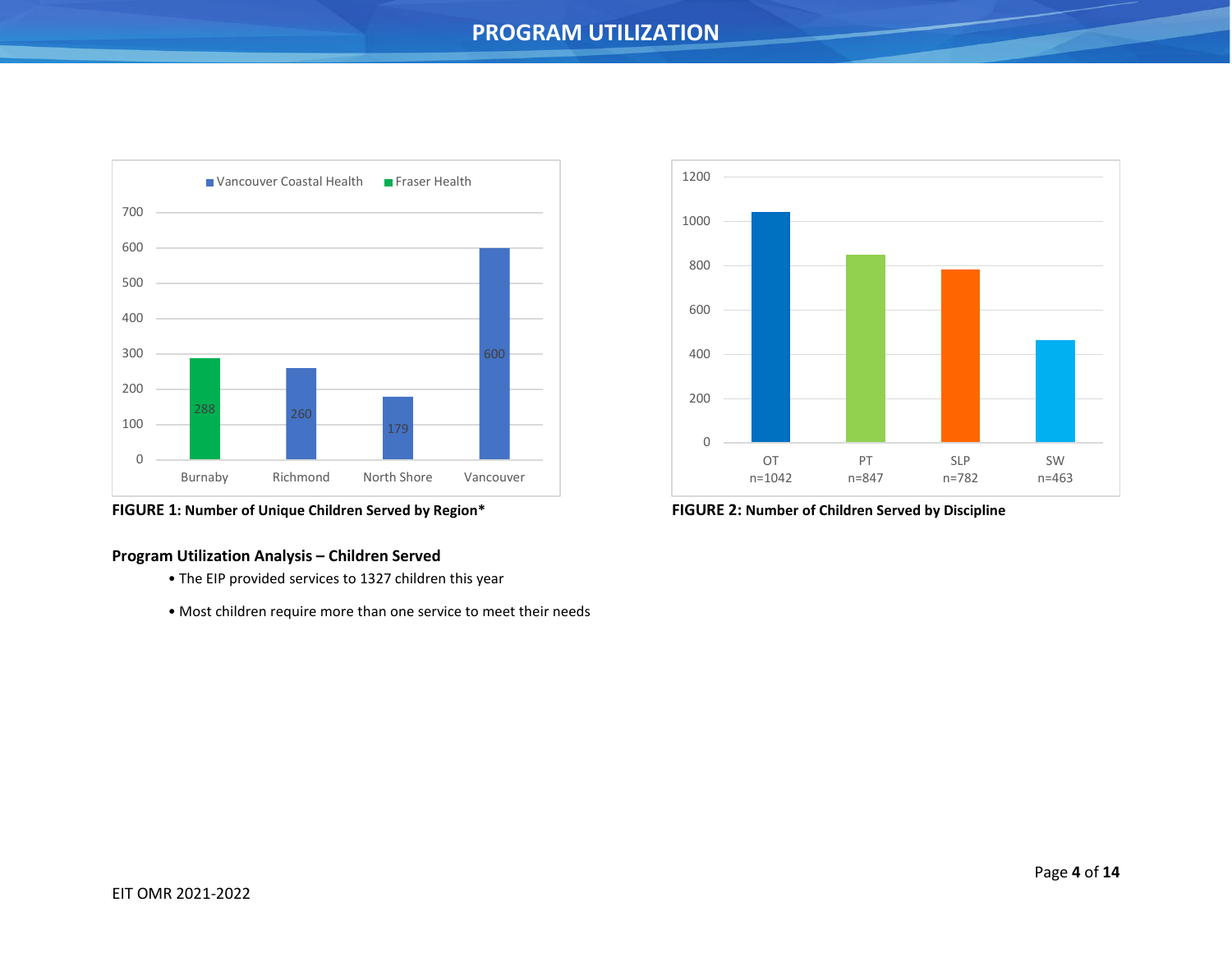### **PROGRAM UTILIZATION**





### **FIGURE 3: Program Utilization FIGURE 4: Referrals Received Quarter to Quarter**

### **Program Utilization Analysis – Referrals**

- Referrals recovered to pre-pandemic levels late last year and have been consistent in 2021/2022.
- Program discharges were consistent in 2021/2022 with 2020/2021.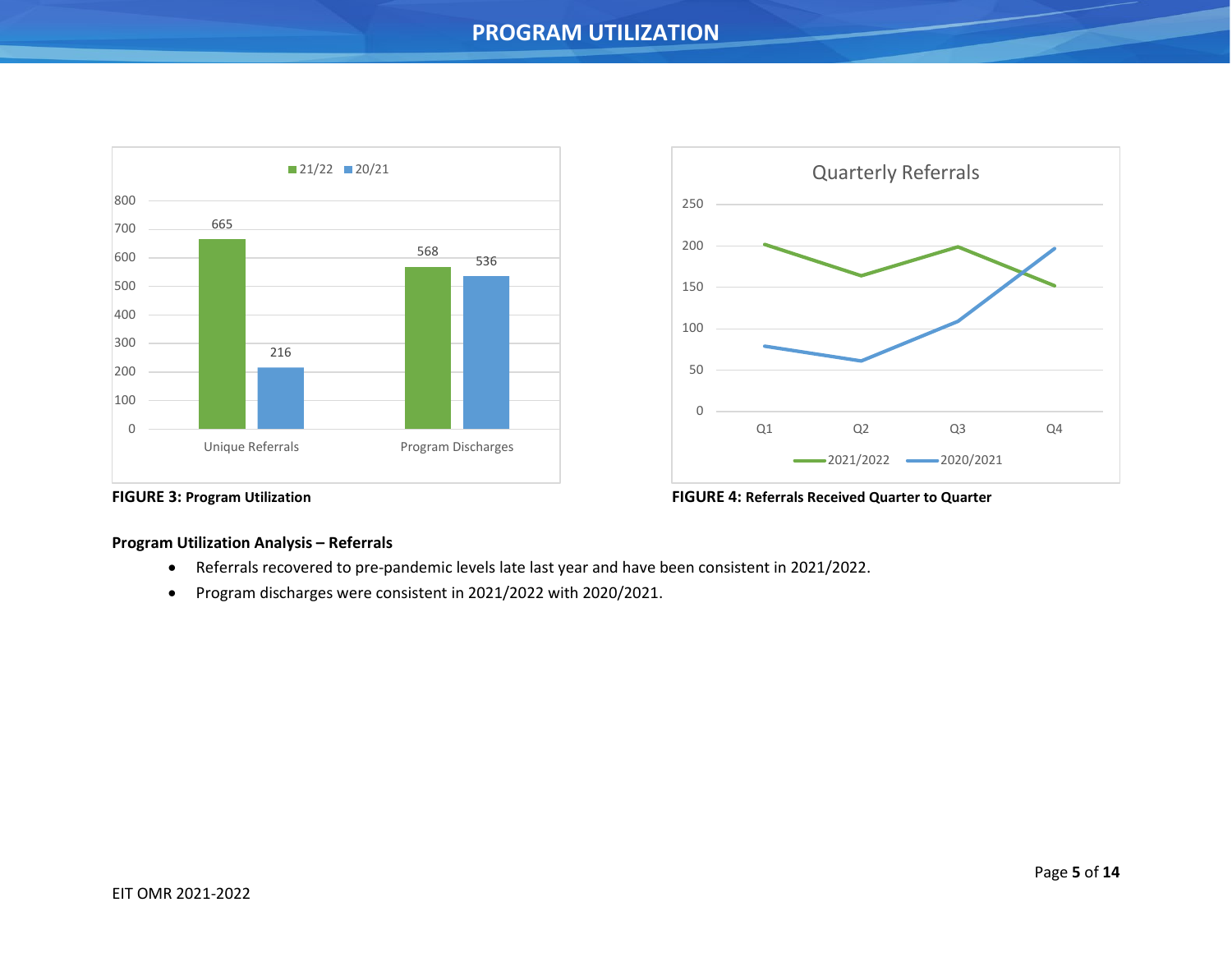### **DEMOGRAPHICS**

<span id="page-5-0"></span>

**FIGURE 5: Global Diagnosis of Children Served**

#### **Diagnosis Analysis:**

The largest diagnostic categories include:

- *Developmental Delay*: This category includes children undergoing diagnostic investigations (waiting for Autism assessment, genetic testing, imaging), children with no known diagnosis, children that have not been assigned a diagnosis in our record system and children given the developmental delay diagnosis by their medical team. All children that are eligible for our program present with a functional developmental delay.
- *Autism*: Autism is the second most frequent diagnosis reported, this percentage may be an under representation as many children are waiting assessment and therefore included in the above category. In addition, this does not capture children that have a different primary diagnosis such as a Syndrome or a Neuromuscular condition and have Autism as a secondary diagnosis.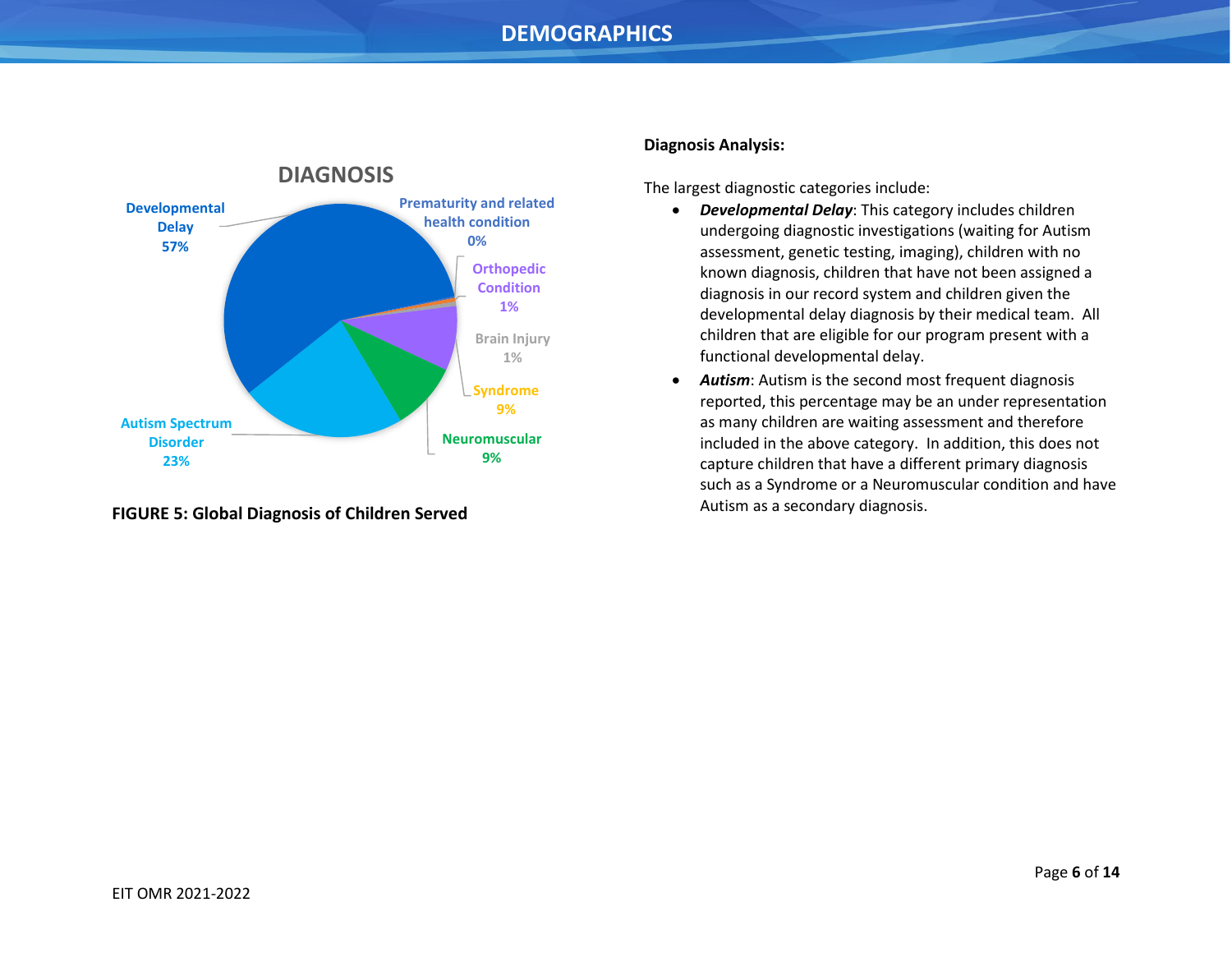## **STATUS REPORT 2021-2022 PERFORMANCE PLAN**

<span id="page-6-0"></span>

| <b>Area for Improvement</b>                         | <b>Action Plan</b>                                                                                                                            | <b>Results</b>                                                                                                                                                                                                                                                                                                                                                                             |
|-----------------------------------------------------|-----------------------------------------------------------------------------------------------------------------------------------------------|--------------------------------------------------------------------------------------------------------------------------------------------------------------------------------------------------------------------------------------------------------------------------------------------------------------------------------------------------------------------------------------------|
| Centre services on our needs and<br>preferences     | Caregivers will regularly provide input to inform changes that<br>directly impact families by March 2022.                                     | Surveys were sent out twice during the year to offer increased<br>opportunity for feedback and to recruit parents that would<br>participate as part of an advisory pool.<br>A list of parents willing to participate in focus groups or feedback<br>sessions has been collated. This group will be drawn on to<br>support the transition to using the F words of development<br>framework. |
|                                                     | Caregivers will provide input into the use of virtual health in<br>conjunction with in-person appointments by March 2022.                     | 99% of respondents were satisfied with workshops presented<br>virtually<br>84% of respondents were able to access virtual services                                                                                                                                                                                                                                                         |
| Make it quick and easy for us to<br>access services | Locate a clinic space on the North Shore by September 2021.                                                                                   | A clinic space was located by March 2022 and is currently being<br>used for services on the North Shore.                                                                                                                                                                                                                                                                                   |
|                                                     | By December 2021, the average time to receive a service<br>plan will be 2 weeks or less from the date of referral.                            | The average time to receive a service plan is 1 month.<br>Throughout the year this wait time has decreased and increased<br>due to time associated with learning to navigate a new client<br>record management tool.                                                                                                                                                                       |
|                                                     | By March 2022 the average wait time for a child to receive a<br>service will be 6 months or less.                                             | The average wait time was 8 months in 2021/2022. Multiple<br>regions and disciplines experienced staff vacancies resulting in<br>increased wait times.                                                                                                                                                                                                                                     |
|                                                     | 90% of respondents to the 2022 stakeholder survey will<br>agree that program eligibility is clear.                                            | 81% of community stakeholder survey respondents said eligibility<br>was clear. Increased staff turnover at partner agencies along with<br>adapting to changes in service provision associated with the<br>pandemic may have continued to reduce clarity.                                                                                                                                   |
| <b>Expand services</b>                              | Proof of concept for BCCFA's role in identifying children at<br>high risk for ASD will be shared with community partners by<br>December 2021. | The BC CFA continues to work with BC Autism Assessment<br>Network to expand the services the BC CFA can provide to<br>children suspected of being on the autism spectrum.                                                                                                                                                                                                                  |
| Improve service delivery                            | New waitlist prioritization guidelines based on clinical need<br>will be implemented in all programs by March 2022.                           | OT/PT/SLP have implemented the use of the Needs Based<br>Prioritization Tool. SW is in the process of refining their tool.                                                                                                                                                                                                                                                                 |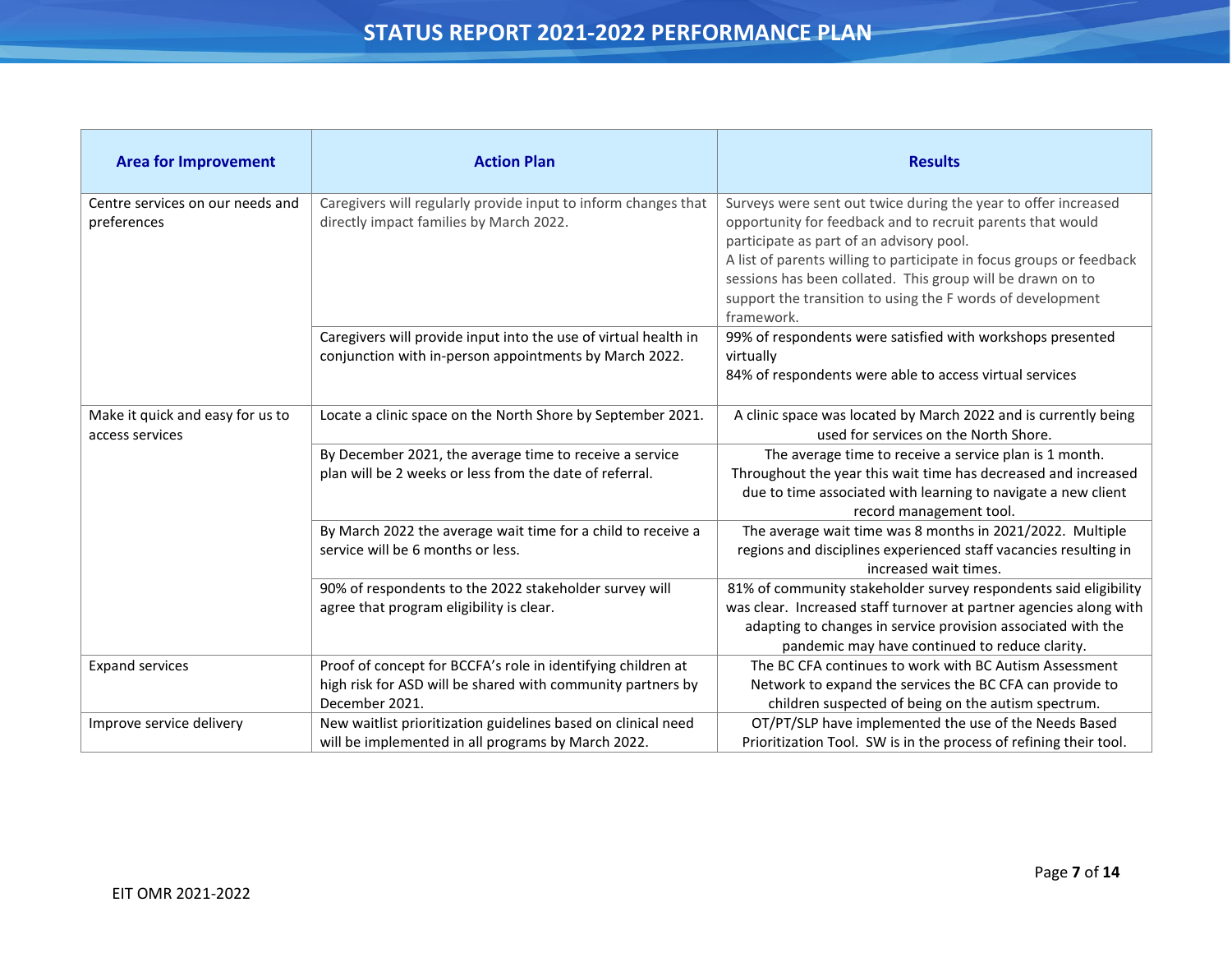| <b>Area for Improvement</b> | <b>Action Plan</b>                                         | <b>Results</b>                                                   |
|-----------------------------|------------------------------------------------------------|------------------------------------------------------------------|
| Innovate                    | Families will access their child's information through our | The parent portal launch was delayed until May 2022 to           |
|                             | client portal by March 2022.                               | allow for increased staff training in order to support families' |
|                             |                                                            | use of the system.                                               |
|                             | Meaningful and measurable outcomes will be                 | Staff have begun developing goals and rating outcomes with       |
|                             | established with staff, community partners and families    | families and partners using the F words of childhood             |
|                             | by March 2022.                                             | development framework. The goals are written using the           |
|                             |                                                            | family's voice and are based on their priorities. Families are   |
|                             |                                                            | determining with staff if the outcomes have been achieved.       |
| Excel                       | The program is CARF accredited by December 2021.           | The EIP program received a 3-year accreditation in March         |
|                             |                                                            | 2022 with no recommendations.                                    |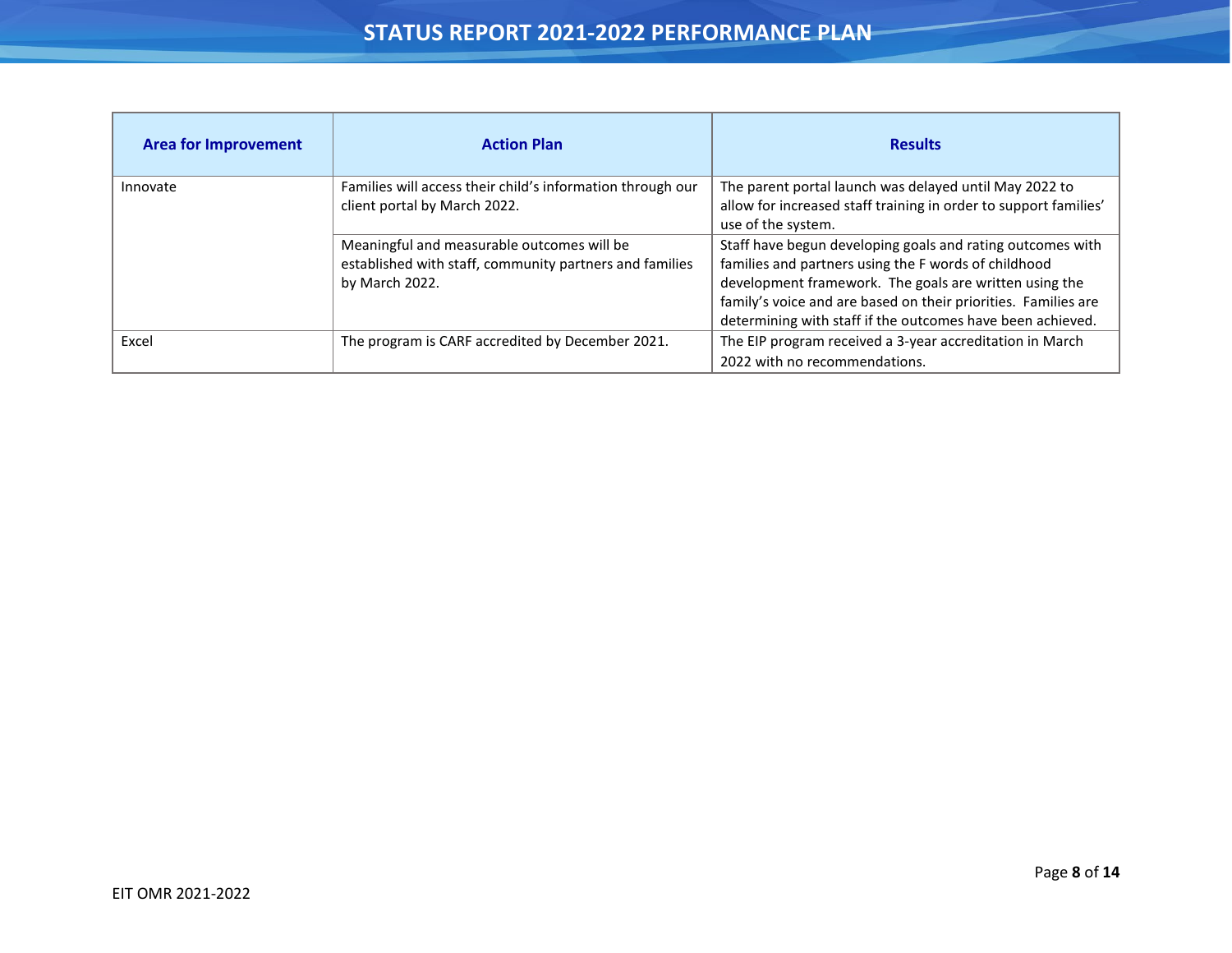### **SERVICE ACCESS**

<span id="page-8-0"></span>j

| <b>Objective/Outcome</b>            | <b>Performance Indicator</b>       | <b>Target</b> | <b>Achieved Outcome</b><br><b>Measure Applied To</b> |           |
|-------------------------------------|------------------------------------|---------------|------------------------------------------------------|-----------|
|                                     | 2021-2022                          |               |                                                      | 2021-2022 |
| Clients are able to access services | Percentage of respondents that     | 95%           | All clients                                          | 94%       |
| in their preferred language         | answer "agree" or "strongly        |               |                                                      |           |
|                                     | agree" to: we were able to receive |               |                                                      |           |
|                                     | services in our preferred language |               |                                                      |           |
| Services are quick and easy for all | Percentage of respondents that     | 90%           | All clients                                          | 74%       |
| clients to access                   | answer "agree" or "strongly        |               |                                                      |           |
|                                     | agree" to: It was quick and easy   |               |                                                      |           |
|                                     | for us to access services          |               |                                                      |           |
| Reduce the time children spend      | Average wait to receive an initial | 2 weeks       | All new referrals                                    | 5 weeks   |
| waiting for service                 | service plan                       |               |                                                      |           |
|                                     |                                    |               |                                                      |           |
|                                     | Total average wait time            | 6 months      | All new clients                                      | 7 months  |

#### **Service Access Analysis:**

- Wait times for an initial service plan are above target due to the implementation of a new client record system. This has started to decrease and it is expected to continue to decrease with familiarization of the new system.
- Wait times for ongoing therapy remain above target due to significant staffing changes.
- We have begun consistently applying a needs-based prioritization tool to ensure families with urgent needs are seen sooner.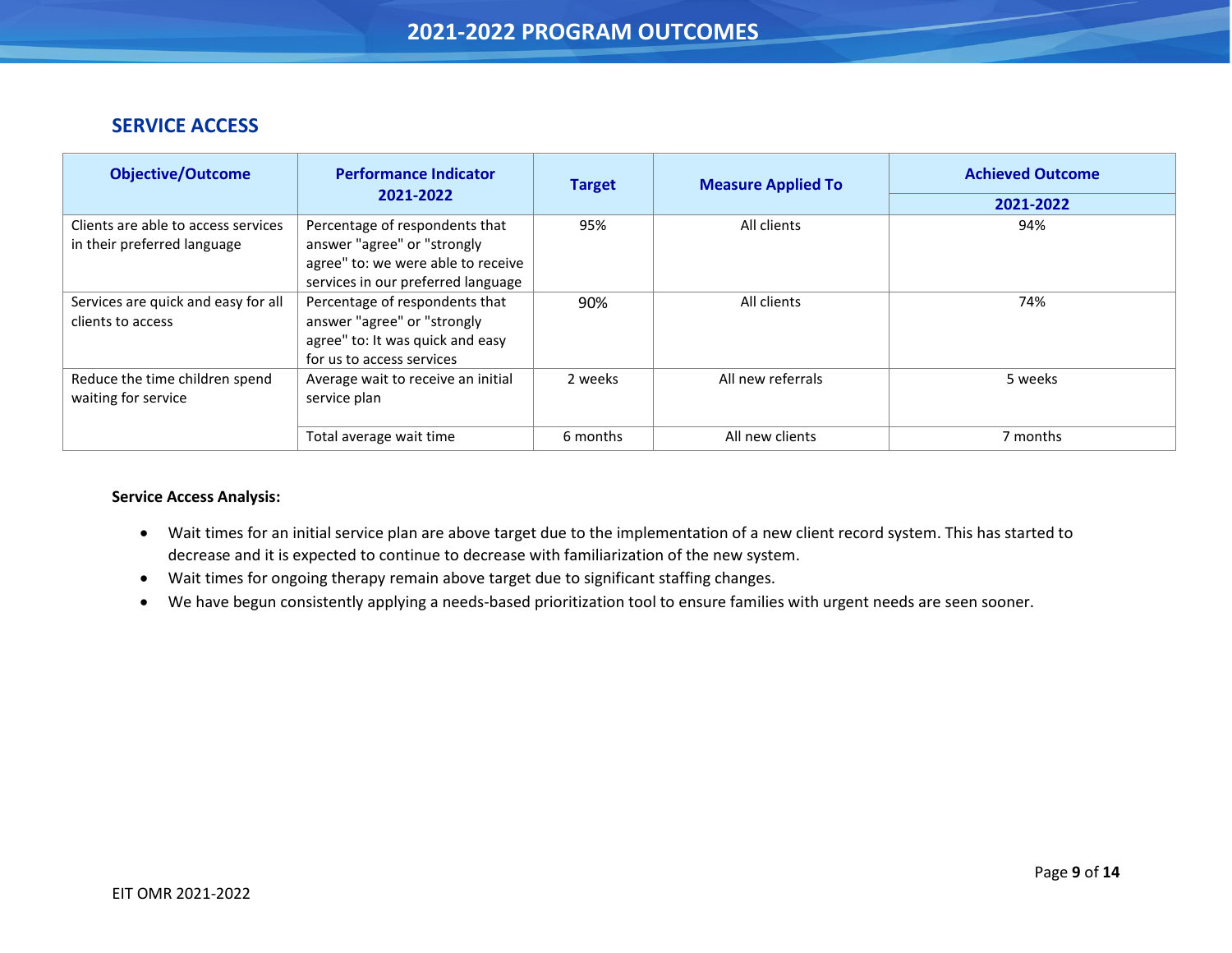### <span id="page-9-0"></span>**RESOURCES USED TO ACHIEVE RESULTS FOR THE PERSONS SERVED (EFFICIENCY)**

| <b>Objective/Outcome</b>                                        | <b>Performance Indicator</b>                                        | <b>Target</b> | <b>Measure Applied To</b> | <b>Achieved Outcome</b> |
|-----------------------------------------------------------------|---------------------------------------------------------------------|---------------|---------------------------|-------------------------|
|                                                                 | 2021-2022                                                           |               |                           | 2021-2022               |
| All staff spend the majority of<br>their time on direct service | All client-related time as a<br>percentage of the total daily stats | 75%           | All EIP staff             | 67%                     |
|                                                                 | reported by staff.                                                  |               |                           |                         |

#### **Efficiency Analysis:**

- A significant number of staff leaves and client illnesses had a negative impact on direct therapy numbers in 2021/2022 due to the ongoing community presence of covid-19.
- Quality improvement initiatives to implement a new electronic client record system and introducing the F-words of childhood development as a framework for the services we offer have increased non-client time for staff.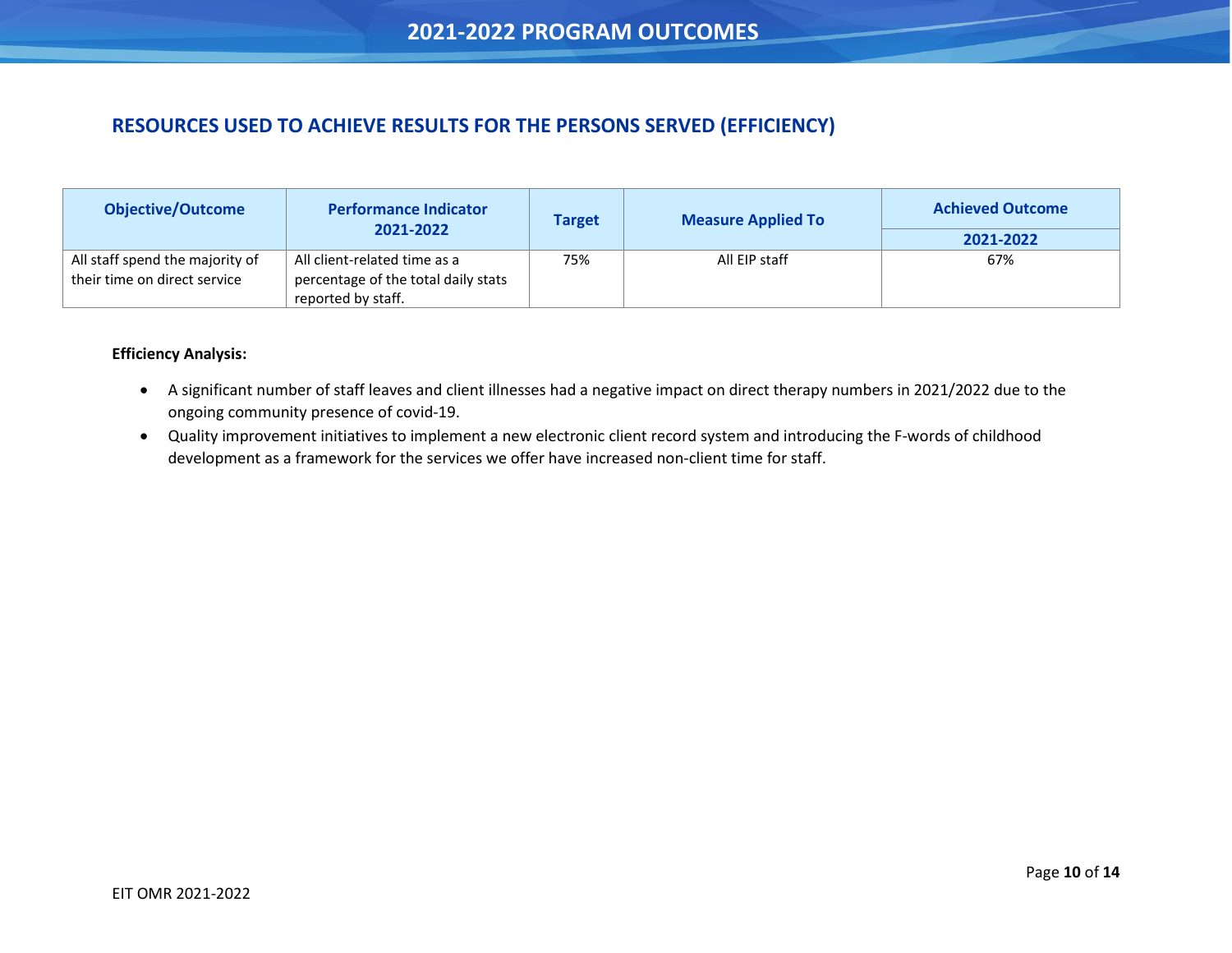### **RESULTS ACHIEVED FOR THE PERSONS SERVED (EFFECTIVENESS)**

| <b>Objective/Outcome</b>                                                                   | <b>Performance Indicator 2021-2022</b>                                                                                                  | <b>Target</b> | <b>Measure Applied To</b>    | <b>Achieved Outcome</b> |
|--------------------------------------------------------------------------------------------|-----------------------------------------------------------------------------------------------------------------------------------------|---------------|------------------------------|-------------------------|
|                                                                                            |                                                                                                                                         |               |                              | 2021-2022               |
| Families have increased<br>knowledge and have gained<br>skills to help their child achieve | Percentage of respondents who 'agree' or<br>'strongly agree' to: I have gained new<br>knowledge during this                             | 100%          | All workshop<br>participants | 99%                     |
| their goals                                                                                | workshop/group/training<br>Percentage of respondents who 'agree' or<br>'strongly agree' to: we have made progress<br>towards our goals. | 95%           | All clients                  | 81%                     |
|                                                                                            | Percentage of short-term outcomes that are<br>rated as 'achieved', 'better than expected' or<br>excelled.                               | 75%           | All clients                  | 73%                     |

#### **Effectiveness Analysis:**

<span id="page-10-0"></span>j

- There continues to be a high level of satisfaction with the workshops, groups and training sessions. Families have reported that the workshops continue to provide them with new ideas to try at home. Families reported that the virtual offering made it easier and that they would like to see them recorded so other family members not present could watch later.
- Families rated their progress towards goals as lower than the set target. Families, clients and staff had to continuously adapt to a changing climate and therapy provision structure due to new COVID variants. Cancellations and rescheduling to a virtual session became a norm due to both client and staff illnesses which may have resulted in feeling as though progress had slowed. As we enter a phase where the service delivery model remains stable it is expected to see these scores rise again.
- The introduction of the F words of childhood development framework has resulted in a new way to create goals and measure outcomes with families. As both therapists and families become more experienced with this framework it is expected to see an increase in outcomes that are rated as achieved.

"I really liked the information presented in this workshop. It's given me a bunch of new ideas to create for my children." -Parent

"Due to Covid most sessions were done virtually...would have preferred in person but what can we do?? :) The Physio met with us in person that was great!" -Parent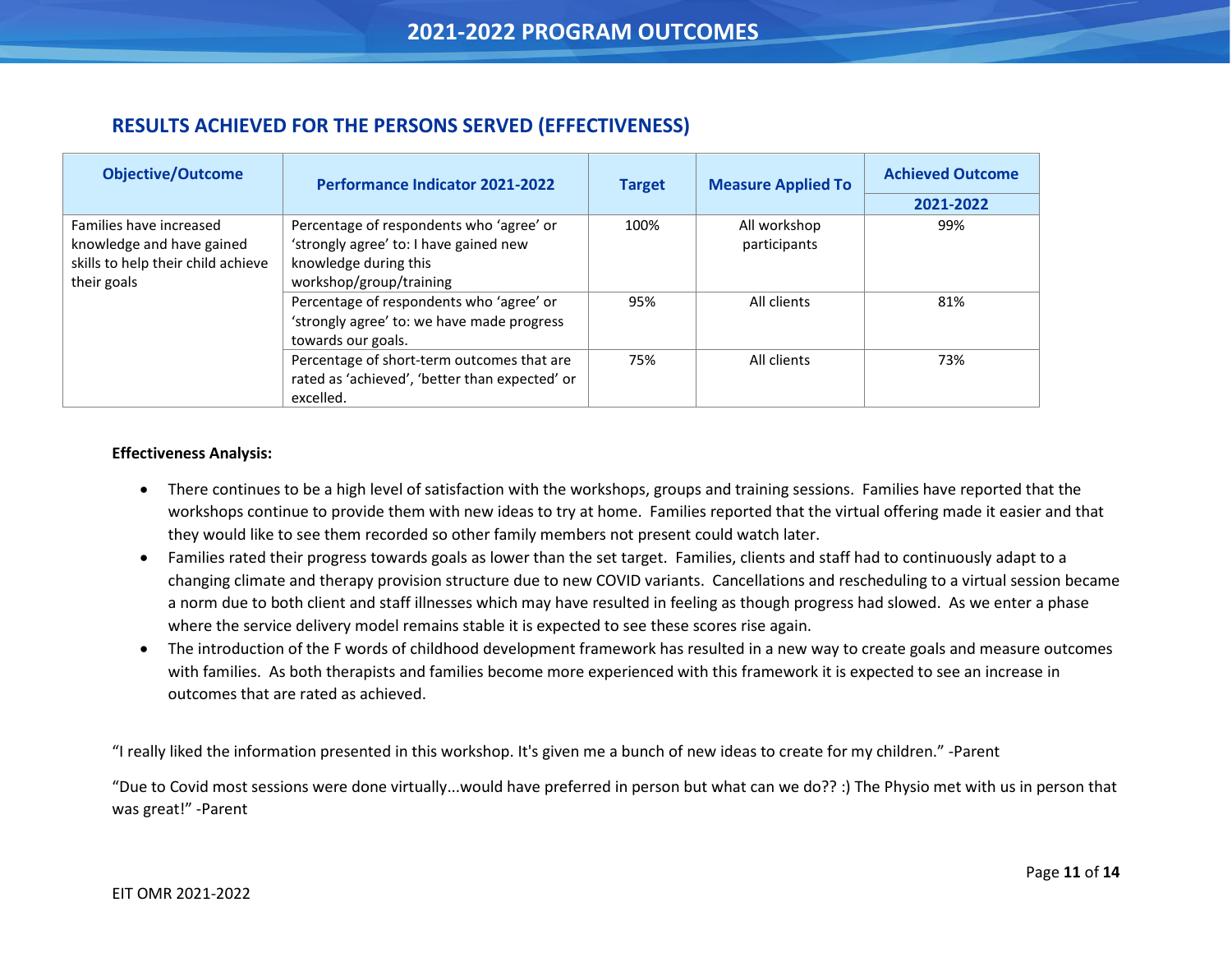### <span id="page-11-0"></span>**EXPERIENCE OF SERVICES RECEIVED AND OTHER FEEDBACK – PERSONS SERVED**

| <b>Objective/Outcome</b>                                          | <b>Performance Indicator 2021-2022</b>                                                                                                                            | <b>Target</b> | <b>Measure Applied To</b> | <b>Achieved Outcome</b> |
|-------------------------------------------------------------------|-------------------------------------------------------------------------------------------------------------------------------------------------------------------|---------------|---------------------------|-------------------------|
|                                                                   |                                                                                                                                                                   |               |                           | 2021-2022               |
| Families are satisfied<br>with the services<br>offered by the EIT | % of respondents that answer "agree" and "strongly agree" to:<br>We have a clear understanding of the supports and services<br>available from the BCCFA           | 90%           | All clients               | 78%                     |
| program                                                           | % of respondents that answer "agree" and "strongly agree" to:<br>We were involved in developing our goals, strategies and/or<br>service plan                      | 100%          | All clients               | 86%                     |
|                                                                   | % of respondents that answered "agree" and "strongly agree" to:<br>services from the BCCFA have made a positive difference in our<br>lives                        | 95%           | All clients               | 82%                     |
|                                                                   | % of respondents that answered "agree" and "strongly agree" to:<br>we were treated with respect and courtesy during our time<br>receiving services from the BCCFA | 100%          | All clients               | 94%                     |
|                                                                   | % of respondents that answered "agree" and "strongly agree" to:<br>we were satisfied with the quality of services we've received from<br>the BCCFA                | 95%           | All clients               | 87%                     |

#### **Experience of Persons Served Analysis:**

- We have identified an opportunity to improve the clarity of the supports and services available from BCCFA. We endeavor to make supports and services clearer by updating the website and creating family directed resources.
- With the introduction of the F-words for childhood development framework we expect to see an increase in family involvement in developing goals and strategies for the service plan.
- The majority of families continue to be satisfied with the services from BCCFA and feel that the services received make a positive difference in their lives. Through family engagement and a family advisory pool we aim to better understand the needs of all families to inform changes that impact service delivery.
- The EIT program continues to prioritize Cultural Safety & Trauma Informed Practice as we aim to reach our target of 100% of respondents indicating that they were treated with respect and courtesy during their time receiving services from BCCFA.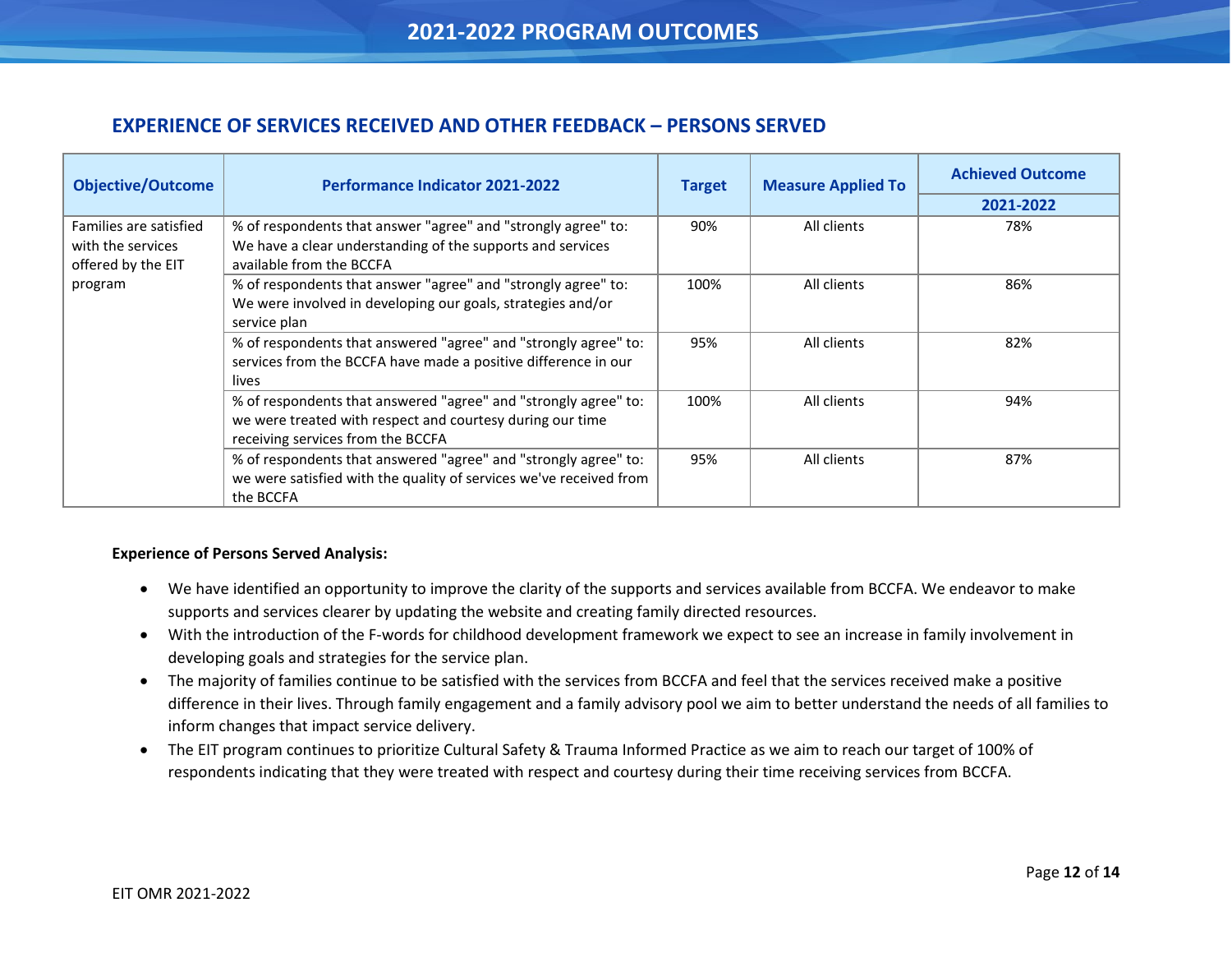### **EXPERIENCE OF SERVICES RECEIVED AND OTHER FEEDBACK – STAKEHOLDERS**

| <b>Objective/Outcome</b>         | <b>Performance Indicator</b>            | <b>Target</b> | <b>Measure Applied To</b> | <b>Achieved Outcome</b> |
|----------------------------------|-----------------------------------------|---------------|---------------------------|-------------------------|
|                                  | 2021-2022                               |               |                           | 2021-2022               |
| Program eligibility criteria are | % of respondents that agree or strongly | 90%           | all referring agencies    | 81%                     |
| clear                            | agree: program eligibility criteria are |               |                           |                         |
|                                  | clear                                   |               |                           |                         |
| Referral process is simple and   | % of respondents that agree or strongly | 95%           | all referring agencies    | 94%                     |
| easy to understand               | agree: the referral process is simple   |               |                           |                         |
|                                  | and easy to understand                  |               |                           |                         |
| Stakeholders are satisfied with  | % of respondents that agree or strongly | 100%          | all referring agencies    | 87%                     |
| services offered from the        | agree: I am satisfied with the services |               |                           |                         |
| <b>BCCFA</b>                     | offered from the BCCFA                  |               |                           |                         |

#### **Experience of Stakeholders Analysis:**

<span id="page-12-0"></span>j

- The majority of respondents feel that it is easy to go through the referral process. Several changes have been made over the past year to enhance the referral and intake process. These changes have resulted in a 14% increase since last year in the respondents who agree or strongly agree that the referral process is simple and easy to understand.
- The majority of respondents indicated that program eligibility criteria are clear. To reach our target of 90% we have identified an opportunity to make improvements to the website and resources available for community partners to increase program clarity.
- Several respondents have indicated that waitlists times are long. Multiple factors such as the large increase in unique referrals and significant staffing changes have impacted waitlist times. Changes to waitlist management to prioritize the waitlist based on need and support children in receiving the right service at the right time are under implementation.

"I love the new online referral option. Very simple and straightforward. Most of the professionals I work with collaborate with me regarding shared families."-community stakeholder

"I have enjoyed working in a partnership/team with the early intervention therapists who share the same families on their caseload as I have." -community stakeholder